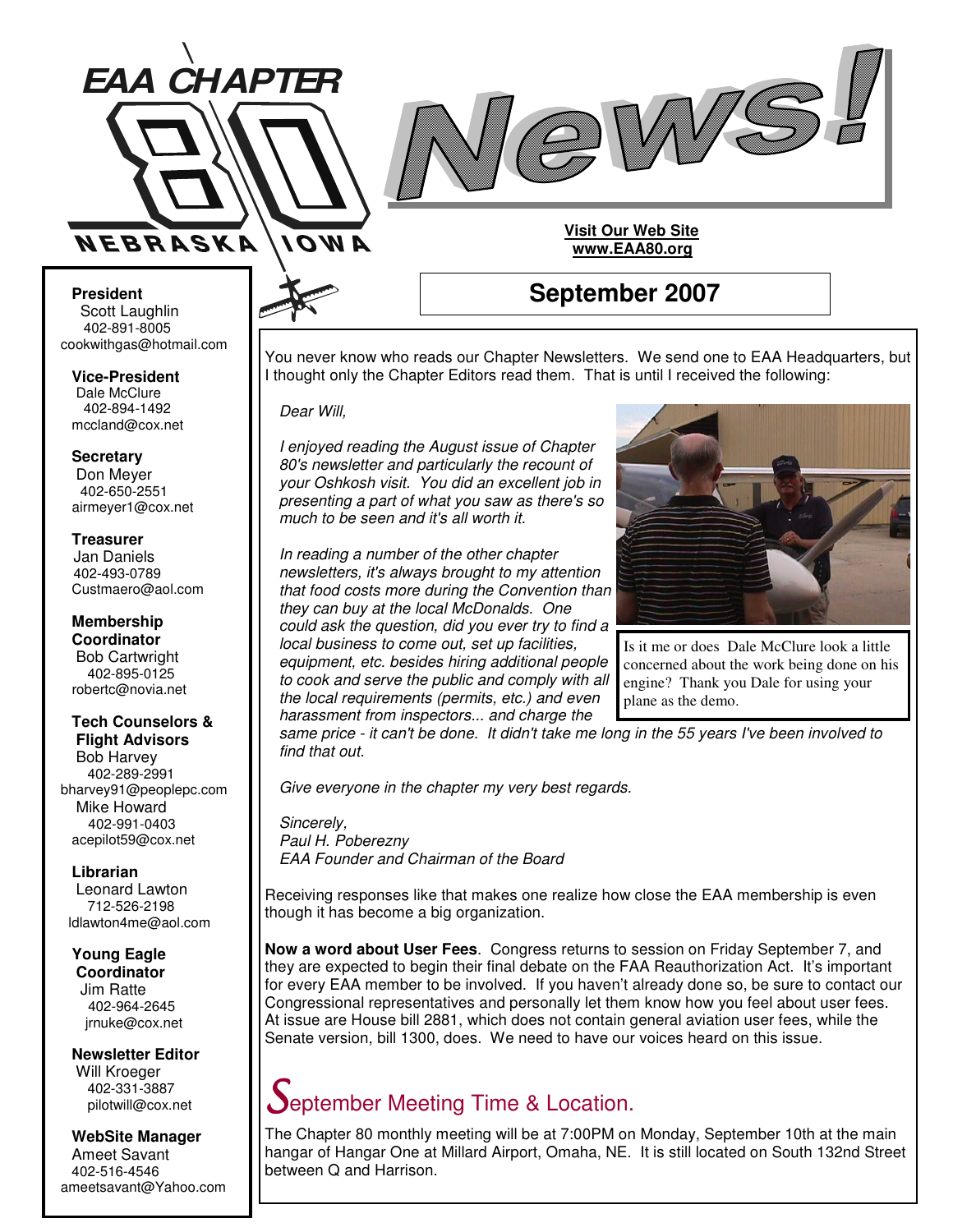# September Program.

Dean Sompke from Grand Island will fly his RV-10 to Millard (if the weather cooperates) to talk about his 20 month project. We have also volunteered Bob Condrey to participate in the discussion on the RV-10s. As a backup we could always help finish the annual on Dale McClure's plane. We got a good start at the last meeting. Food will be hot dogs and brats.

**We have your name tags:** Robert Greenwall; Dan Jansen; Al Lown; Bob Mueller; Rick Nordgarden; & Brian Peterson.

**Are you a Notary?** We need your services at the next meeting. Please call Jan Daniels if you can help.

|         | <b>EVENTS:</b> (B) - Breakfast / (L) - Lunch             |                  |
|---------|----------------------------------------------------------|------------------|
| 1st Sat | Chapter 1055 (B)                                         | York, NE         |
| 3rd Sat | Chapter 569 (0730-1030)                                  | Crete, NE        |
| Sept 8  | Young Eagle Flights for CAP                              | Fremont, NE      |
| Sept 8  | Fly-in $(B)$ $(L)$                                       | Kearney, NE      |
|         | Hosted by EAA Chapter 1091                               |                  |
| Sept 9  | $Fly-in(B)$                                              | Carrol, IA       |
| Sept 9  | Fly-in (B) (7K8)                                         | South Sioux City |
|         |                                                          | Martin Field, NE |
| Sept 9  | KKKKK Fly-in (B)                                         | Plattsmouth, NE  |
|         | Young Eagle Flights 9-1300, Let's support our friends to |                  |
|         | the south and have a good turn out.                      |                  |
| Sept 15 | Fly-in (B) Skyhaven Airport                              | Warrensburg, MO  |
| Sept 15 | $Fly-in(B)$                                              | Burlington, IA   |
| Sept 16 | $Fly-in(B)$                                              | Yankton, SD      |
| Sept 22 | WNCC Voc-Air Fly-In (B)                                  | Sidney, NE       |
| Oct 6   | $Fly-in(B)$                                              | Grinnell, IA     |
| Oct 6   | Fly-in                                                   | Aurora, MO       |
| Oct 6   | Fly-in                                                   | Onaga, KS        |
| Oct 13  | Fly-in (B)                                               | Lee's Summit, MO |

September 20–23 Lincoln (LNK) EAA Chapter 569 will host the EAA's Ford TriMotor on its fall tour, rides will be available each day for \$50.00 or \$40.00 for EAA members. The Trimotor will be available for public viewing when not flying. To book a flight log on to http:// www.airventuremuseum.org/fordtrimotor/

September 27-30, 2007, Rickenbacker International Airport Columbus, OH, will host The Gathering of Mustangs & Legends, a unique opportunity to share the history of the P-51 Mustang aircraft and honor the heroes of World War II.

#### **Young Eagle News:**

We flew 29 Young Eagles on Aug 4th at Millard. Thanks to Dale McClure, Harlon Hain, Don Meyer, and Ed Haffke for their skill as Pilots and Dick Austin, Niclole Boettger, and Tammy Ratte for Ground crew. Also, thanks to Mike Howard for his Ground Crew help on Thursday Aug 2nd with a local Cub Scout Troop.

We flew 25 Young Eagles on Aug 18 at Millard. Thanks to Bill Stromenger, Dick Austin, Duane Clausen, Nicole Boettger, Tammy Ratte, Steve Stevens, Don Meyer, Ed Haffke, Jim Rush and Will Kroeger for their support.

We are up to 157 Young eagles for this year.

Our next event is at the Kass Kounty King Korn Karnival (KKKKK) at the Plattsmouth airport (PMV) on Sunday Sept 9th. We will start flying at 0900 with set up at 0800 and

continue until about 1300. We have had mixed results at this event over the past several years. One year we did over 100 while another saw less than 20.

#### **Come one, come all**

**To the EAA Chapter 80 Poker Run and Chili Feed Sunday, October 14th Wahoo Hangar Sign-in and pilot meeting 0900, first takeoff 1000 Chile at 1200 - Bring your best chili or dessert Route: TBD Come to the meeting for more info!!!**

#### **EAA: CLOCK IS TICKING ON "FAT" ULTRALIGHTS**

Next January is the absolute deadline for converting overweight and two-seat ultralights to experimental light sport aircraft (E-LSA) status, and EAA is reminding owners that they better get started now if they want to be ready by that date. Aug. 15 was the first of a series of three dates set by the FAA to help owners complete the transition process, but it is not a "firm" deadline -- there is still time to catch up, EAA says, but no time to waste. Owners need to apply for an N-number, get their aircraft inspected and allow time in case fixes must be made and a second inspection is required. The FAA has made clear that there will be no extensions to the absolute deadline of Jan. 31, 2008.

**CBF RWY 14/32 Closed**. There are no NOTAMS regarding the indefinite closure of 14/32 at Council Bluffs even though there are big yellow X's on the runway and heavy equipment parked on the adjacent parallel taxiway. There is a notice on the door of the FBO to that effect, but when asked why there was no NOTAM, they stated that if they NOTAMed it closed, the GPS approach could no longer be used, even if circling to land on 18/36. So, be careful at CBF. (From Cole Weidenbusch) Note: AirNav and other internet sources list 14/42 as closed, but still display all the data for it.

#### **FOOTBALL FANS BE AWARE OF STADIUM TFRs**

Football season has started, and although pilots might like to get a better view of the game by flying low over a stadium, that would be an airspace violation. In an effort to help you avoid these areas, review AOPA's list of stadiums (http://www.aopa.org/whatsnew/ stadiums.html), complete with the latitude and longitude location and sectional chart information. Bottom line - for 1 hour before until 1 hour after remain 3000 feet above and 3 miles away if the stadium can hold more than 30,000 people.

#### **U.S. Pilot Numbers Dip Below 600,000 (From AOPA)**

Despite aggressive action -- including a whole new certificate classification -- to attract more people to flying, the number of certificated pilots in the U.S. dropped to 597,109, according to year-end preliminary stats released by the FAA. Rather than attract new pilots, the new Sport Pilot certificate appears to be extending the flying activity of older pilots. The average age of pilots as a whole was 45.6 years while the average of the 939 sport pilot holders was 52.9 years. More than 90,000 pilots, almost one in six, are instructors. The stats also raise questions about the need or viability of the recreational certificate. Only 242 people have maintained those privileges. By far the biggest segment of pilots is private certificate holders (236,147) with ATP (144,681) and commercial (130,234) in second and third place. There are 84,866 student pilots and 41,306 with rotor ratings. A total of 37,837 pilots have glider ratings and 10,511 can fly balloons.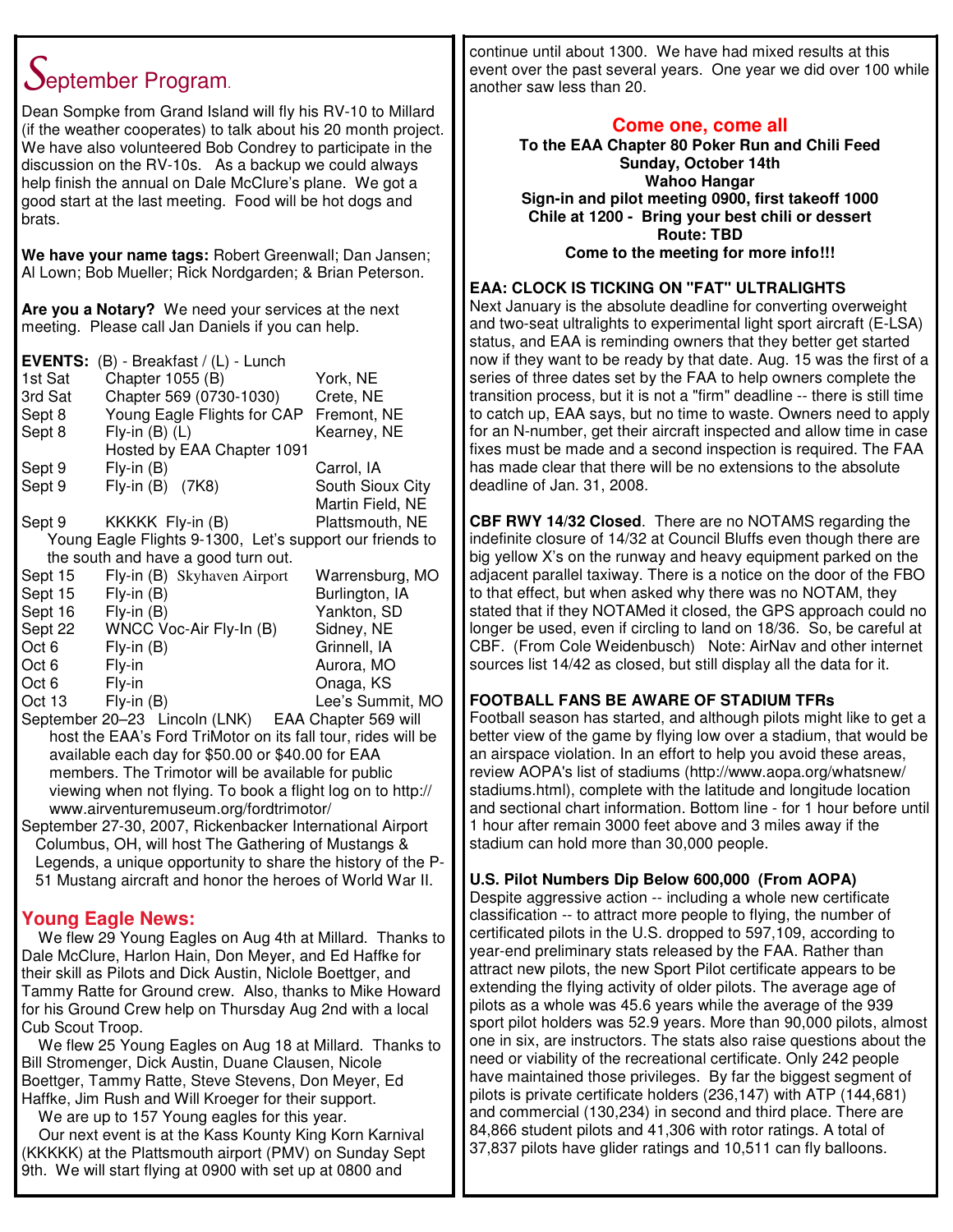#### *EAA Chapter 80*

#### August 13, 2007

#### *Official Meeting Minutes*

The meeting was called to order by President Scott Laughlin at 7:00 at Hanger One, MLE, Omaha, NE.

- · A dinner was served.
- No guest.

#### **Treasurers Report**:

- · Reported expenses of \$175.47, income of \$420.00 and a balance of \$1,923.07 in the checking account. Total cash assets were reported to be \$10,966.59. A motion was made and passed to accept the treasurer's report.
- **Meeting Minutes**:

A motion was made and passed to accept the previous month's minutes.

#### **Young Eagles:**

YE event on August 4 was a success. 40 YE rides were given last month.

#### **Builder's Reports**:

We had 6 updates on building projects.

#### **Tech Counselor / Flight Advisor:**

· None

#### **Fly-out/Event Schedule:**

· None

#### **Librarian Report:**

Librarian Leonard Lawton reported that we have some new RV building tapes in the library. He also has built table carts and would like to build two more.

#### **Old Business:** · None

#### **New Business:**

- Leonard Lawton proposed that we pay around \$40 for materials and he will build some new table carts. A motion was passed. · Dale McClure suggested that we purchase a Nitrogen bottle and regulator to fill airplane tires. We discovered that two members already
- have nitrogen bottles at the airport so it was decided not to purchase at this time.
- · Tom Wiedowilt suggested that we form a committee to create a questionnaire to tally the members to determine ways to improve our meetings and chapter events. A motion was passed and TW is going to randomly draw 20 names from our roster in hopes that 10 will agree to form a committee.
- · Mike Howard suggested that we have another poker run and all agreed this would be a good idea. Date to be determined and posted in the next newsletter.
- · Council Bluffs has a fly-in breakfast scheduled for August 19<sup>th</sup>.

#### **Web Site:**

· www.eaa80.org Bill Northwall has volunteered to prepare a write-up on his adventures in preparing to build a Viper Jet. He has sold the kit back to the factory but wanted to share his experience with the chapter and offered to provide the write-up to be posted on the website.

**Program:** · The program was given by Mike Howard and Dale McClure with Mike checking compression, timing and spark plugs on Dale's Glastar. Meeting adjourned

Don Meyer

Due to the recent passing of my father, Richard E. "Dick" Olson, **the following items are for sale:**

- cleco's (# 30 & 40)
- cleco gun
- cleco clamps
- hose fittings (blue)
- pulleys
- aircraft bolts / nuts, numerous diameters / lengths
- nut plates, numerous sizes / shapes
- gauges / instruments (misc)
- Aluminum scrap (tubes, sheet, etc)
- Many, many more items

\$100.00 takes all. There's probably several hundred dollars worth of "stuff" here, but we need to get the house cleaned out now, so would like to just sell everything "lump sum" in one batch instead of little bits and pieces. Contact Dan Olson for inquiries, or to see. 816-797-7510

**1969 Grumman Yankee for sale**, 1870TT, 140mph, recent top & bottom overhaul; new paint, interior, glass, radios, mags, instruments and much more; extended fuel tanks; over \$30K spent last 500 hours, price is \$24,995, cruise under 5gph, Paul Hamer 533-4662

**Cessna 150 for sale**. Ron Wood is selling his Cessna 150 for \$20,500. <== **NEW PRICE!**

**1980 Beech Skipper for sale.** Ralph Anderson is selling his 1980 Beech Skipper, always hangered, located at North Omaha, 1 owner last 25 years TT 880, \$35,000, like new inside and out. Last Annual 1 Dec 2006, non damage history. See picture next page. Call 402-572-0111